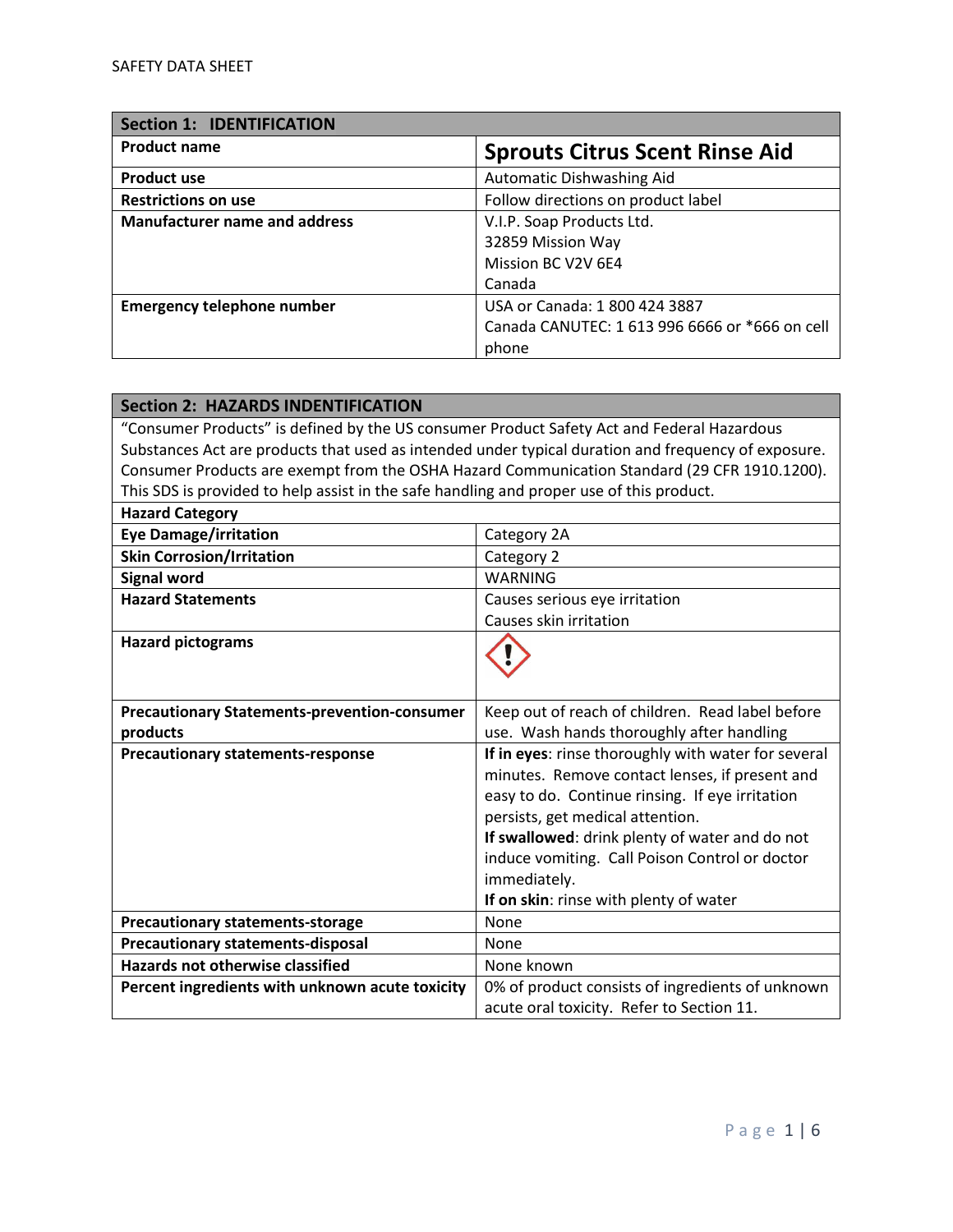| Section 3: COMPOSITION/INFORMATION ON INGREDIENTS |                       |          |
|---------------------------------------------------|-----------------------|----------|
| Ingredient                                        | CAS#                  | Weight % |
| Ethoxylated alcohols                              | 26183-52-8/68439-50-9 | $1 - 10$ |
| Alkoxylated alcohol                               | 27252-75-1            | $1 - 10$ |
| Citric acid                                       | 77-92-9               | $1 - 10$ |

| <b>Section 4: FIRST AID MEASURES</b>       |                                                      |
|--------------------------------------------|------------------------------------------------------|
| Eye contact                                | Flush eyes with cool water immediately. Get          |
|                                            | medical attention if irritation develops or persists |
| <b>Skin contact</b>                        | Rinse thoroughly with plenty of water. Get           |
|                                            | medical attention if irritation or rash develops or  |
|                                            | persists                                             |
| Ingestion                                  | Drink 1 or 2 glass of water immediately. Do not      |
|                                            | induce vomiting. Get medical attention               |
|                                            | immediately if symptoms occur                        |
| <b>Inhalation</b>                          | Move to fresh air. If breathing is affected contact  |
|                                            | a physician                                          |
| Most important symptoms/effects, acute and | None under normal use conditions                     |
| delayed                                    |                                                      |
| <b>Note to Physician</b>                   | Treat symptomatically                                |

| <b>Section 5: FIRE FIGHTING MEASURES</b>       |                                                  |
|------------------------------------------------|--------------------------------------------------|
| Suitable extinguishing media                   | Water, dry chemical, carbon dioxide, alcohol-    |
|                                                | resistant foam                                   |
| Unsuitable extinguishing media                 | Not available                                    |
| Specific hazard arising from the chemical      | Product is not flammable, not explosive          |
| mixture                                        |                                                  |
| <b>Hazardous Combustion Products</b>           | Not available                                    |
| <b>Protective Equipment and precaution for</b> | Wear full protective clothing and self-contained |
| <b>Firefighters</b>                            | breathing apparatus pressure demand,             |
|                                                | MSHA/NIOSH approved and full protective gear     |

| <b>Section 6: ACCIDENTAL RELEASE MEASURES</b> |                                                  |
|-----------------------------------------------|--------------------------------------------------|
| <b>Personal precautions</b>                   | Wear appropriate personal protective equipment   |
| Advice for emergency responders               | Use personal protective equipment as required    |
| <b>Environmental precautions</b>              | Avoid entry into lakes, streams, ponds or public |
|                                               | waterways                                        |
| <b>Methods for containment</b>                | Material may be slippery if spilled and wet.     |
|                                               | Prevent spill from entering a waterway. Prevent  |
|                                               | further leakage or spillage if safe to do so.    |
| <b>Method for cleaning up</b>                 | Sweep up and shovel into suitable containers for |
|                                               | disposal. Dispose of in accordance with local    |
|                                               | regulations.                                     |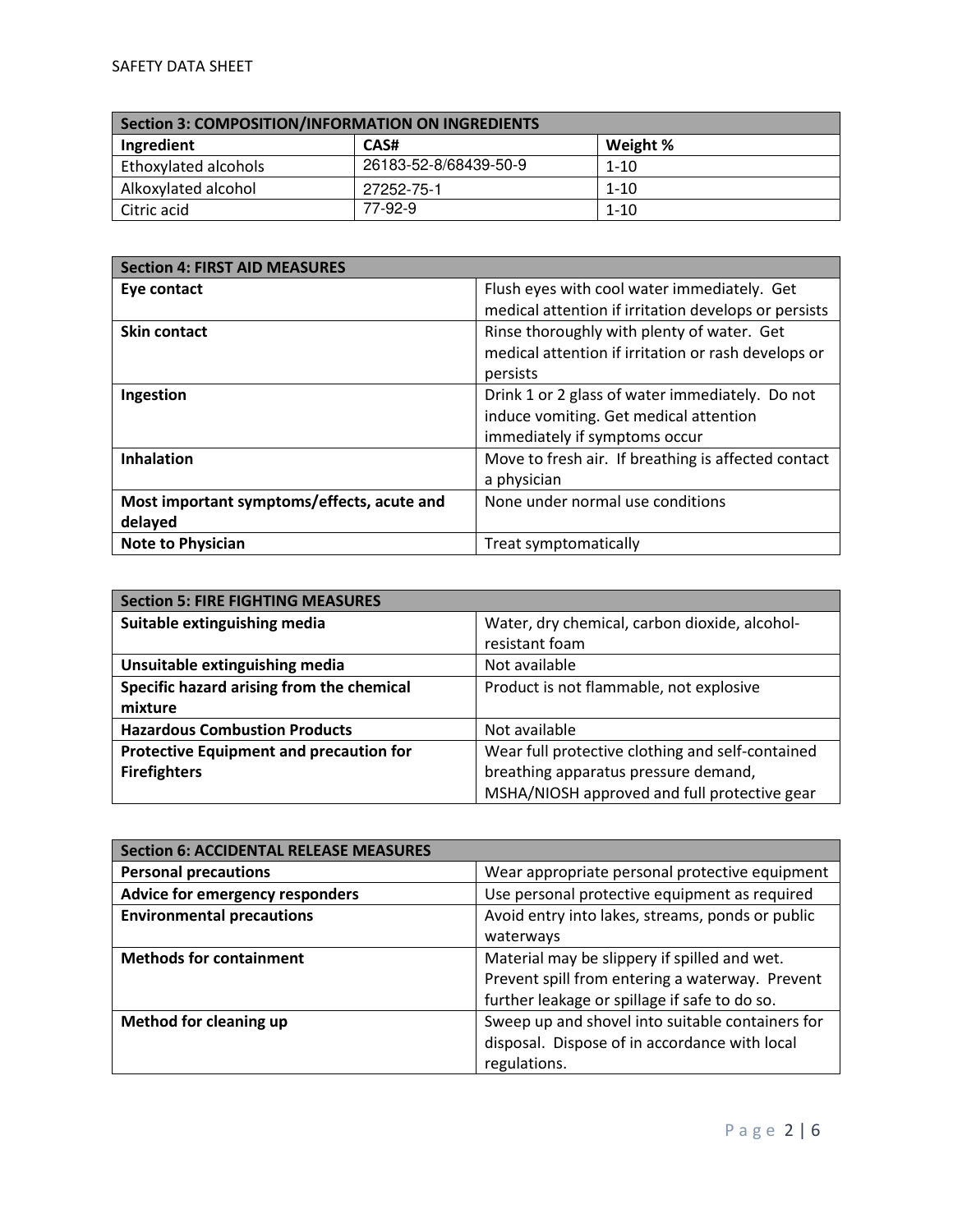| <b>Section 7: HANDLING AND STORAGE</b> |                                                  |
|----------------------------------------|--------------------------------------------------|
| Safe handling                          | Wear personal protective equipment as required.  |
|                                        | Use as directed on product label. Keep container |
|                                        | closed when not in use. Do not return spills to  |
|                                        | original container for reuse. Do not reuse       |
|                                        | container to store beverage. Wash thoroughly     |
|                                        | after handling.                                  |
| Safe storage                           | Keep out of reach of children and pets. Store in |
|                                        | original container in a dry, cool and well-      |
|                                        | ventilated area away from direct sunlight and    |
|                                        | incompatible materials, food and drink. Keep     |
|                                        | container closed when not in use                 |
| Incompatible products                  | None known                                       |

| <b>Section 8: EXPOSURE CONTROL/PERSONAL PROTECTION</b> |                                                    |
|--------------------------------------------------------|----------------------------------------------------|
| <b>Exposure limits</b>                                 | None known                                         |
| <b>Engineering measures</b>                            | N/A                                                |
| <b>Personal Protective Equipment</b>                   |                                                    |
| <b>Respiratory protection</b>                          | None required under normal conditions and as       |
|                                                        | long as product is used as directed. In case of    |
|                                                        | insufficient ventilation wear suitable respiratory |
|                                                        | equipment.                                         |
| Eye protection                                         | No special protective equipment required for       |
|                                                        | household setting. Use appropriate eye             |
|                                                        | protection as needed in case of splash hazard      |
| <b>Skin protection</b>                                 | Gloves may be worn for protection                  |
| <b>Hygiene Measures</b>                                | Handle with good industrial hygiene and safety     |
|                                                        | practice                                           |

| <b>Section 9: PHYSICAL AND CHEMICAL PROPERTIES</b> |                                  |
|----------------------------------------------------|----------------------------------|
| Physical state at 20°C                             | Liquid                           |
| Appearance                                         | Colorless to light yellow liquid |
| Odor                                               | Citrus scent                     |
| <b>Odor threshold</b>                              | Not available                    |
| рH                                                 | 2-5 direct                       |
| <b>Melting point</b>                               | Not available                    |
| <b>Freezing point</b>                              | Not available                    |
| Initial boiling point and boiling range            | Not available                    |
| <b>Flash point</b>                                 | Not available. Aqueous solution  |
| <b>Evaporation rate</b>                            | Not available                    |
| <b>Flammability (solid, gas)</b>                   | Not flammable                    |
| <b>Flammability limits in air</b>                  | Not available                    |
| <b>Upper flammability limit</b>                    | Not applicable                   |
| <b>Lower flammability limit</b>                    | Not applicable                   |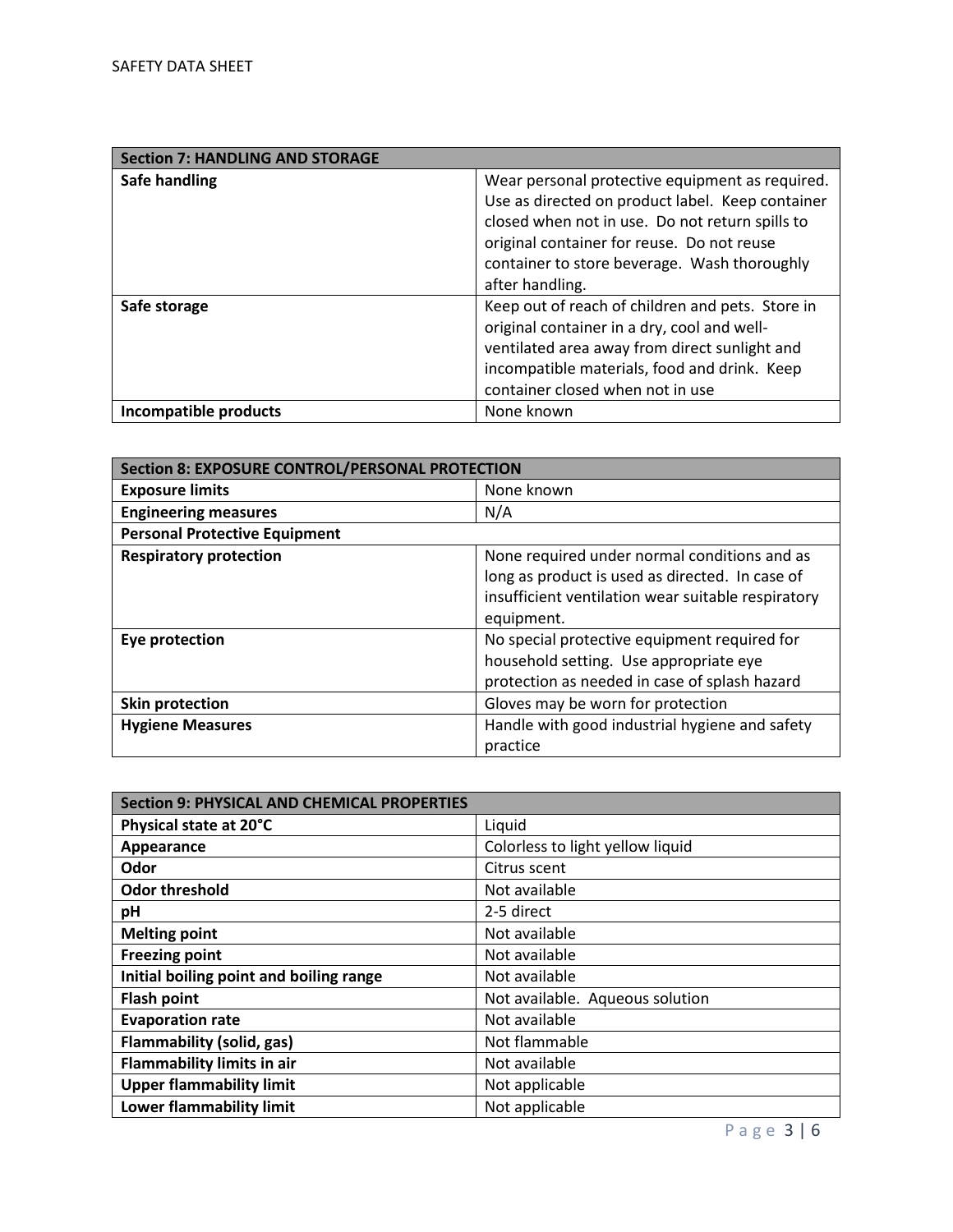| Vapor pressure (mmHg)                   | Not available                              |
|-----------------------------------------|--------------------------------------------|
| Vapor density (air=1)                   | Not available                              |
| Specific gravity (water=1)/Bulk density | $1.01 - 1.03$ g/mL                         |
| <b>Relative density</b>                 | Not available                              |
| Solubility in water                     | Soluble                                    |
| Solubility in other solvents            | Not available                              |
| Partition coefficient: n-octanol/water  | Not available                              |
| <b>Autoignition temperature</b>         | Not available                              |
| <b>Decomposition temperature</b>        | Not available                              |
| <b>Viscosity (cPs)</b>                  | 0                                          |
| VOC content (%)                         | Product complies with US state and federal |
|                                         | regulations for VOC content in consumer    |
|                                         | products                                   |

| <b>Section 10: STABILITY AND REACTIVITY</b> |                                                   |
|---------------------------------------------|---------------------------------------------------|
| Reactivity                                  | None under normal use conditions                  |
| <b>Chemical stability</b>                   | Stable under normal conditions of use and         |
|                                             | storage                                           |
| <b>Hazardous reactions</b>                  | None known                                        |
| <b>Conditions to avoid</b>                  | None under normal processing                      |
| <b>Material to avoid</b>                    | None in particular                                |
| Incompatible materials                      | Should not mix with other household chemicals,    |
|                                             | acids, strong oxidizers or reducing agents unless |
|                                             | specifically provided for in the use directions.  |
| <b>Hazardous decomposition products</b>     | None known                                        |

| <b>Section 11: TOXICOLOGICAL INFORMATION</b>                             |                                     |  |
|--------------------------------------------------------------------------|-------------------------------------|--|
| <b>Potential routes of exposure:</b>                                     |                                     |  |
| <b>Inhalation</b>                                                        | No known effect                     |  |
| <b>Skin contact</b>                                                      | May irritate skin                   |  |
| Ingestion                                                                | No known effect                     |  |
| Eye contact                                                              | Causes serious eye irritation       |  |
| Delayed, immediate, or chronic effects from short and long-term exposure |                                     |  |
| <b>Acute toxicity</b>                                                    | No known effect                     |  |
| <b>Skin corrosion/irritation</b>                                         | May irritate skin                   |  |
| Serious eye damage/eye irritation                                        | Causes serious eye irritation       |  |
| <b>Skin sensitization</b>                                                | No known effect                     |  |
| <b>Respiratory sensitization</b>                                         | No known effect                     |  |
| <b>Germ cell mutagenicity</b>                                            | Not classified based on ingredients |  |
| <b>Neurological effects</b>                                              | No known effect                     |  |
| <b>Reproductive toxicity</b>                                             | No known effect                     |  |
| <b>Developmental toxicity</b>                                            | No known effect                     |  |
| <b>Teratogenicity</b>                                                    | No known effect                     |  |
| <b>STOT-single exposure</b>                                              | No known effect                     |  |
| <b>STOT-repeated exposure</b>                                            | No known effect                     |  |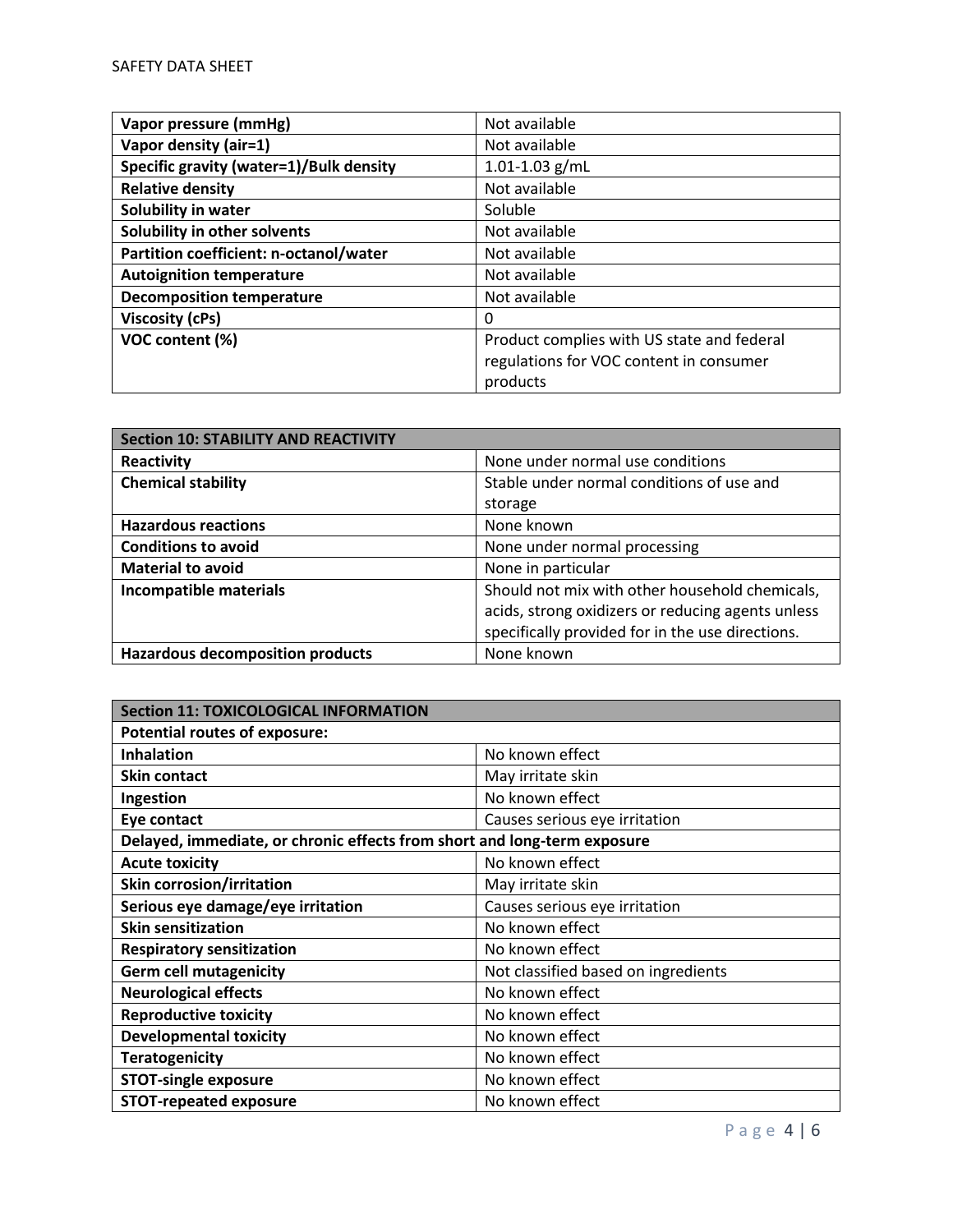| Target organ effects     | No known effect |
|--------------------------|-----------------|
| <b>Aspiration hazard</b> | No known effect |
| Carcinogenicity          | No known effect |

**Components information:** 

| <b>Chemical names</b> | CAS#         | $LD_{50}$ Oral   | $LD_{50}$ Dermal | <b>LC50 Inhalation</b> |
|-----------------------|--------------|------------------|------------------|------------------------|
| Citric acid           | 77-92-9      | 5400 mg/kg, oral | Not available    | Not available          |
|                       |              | [rat]            |                  |                        |
| Alkoxylated           |              | Not available    | Not available    | Not available          |
| alcohol               | 27252-75-1   |                  |                  |                        |
| Ethoxylated           | 26183-52-    | Not available    | Not available    | Not available          |
| alcohols              | 8/68439-50-9 |                  |                  |                        |

| Section 12: ECOLOGICAL INFORMATION                              |                                                                |  |
|-----------------------------------------------------------------|----------------------------------------------------------------|--|
| This product is not expected to be hazardous to the environment |                                                                |  |
| <b>Ecotoxicity</b>                                              | Not available                                                  |  |
| <b>Persistence and degradability</b>                            | Biodegradable based on ethoxylated alcohol and<br>citric acid. |  |
| <b>Bioaccumulative potential</b>                                | No information available                                       |  |
| <b>Mobility in soil</b>                                         | No information available                                       |  |
| Other adverse effects, environmental fate                       | No adverse effects expected                                    |  |

| <b>Section 13: DISPOSAL CONSIDERATIONS</b> |                                                   |  |  |
|--------------------------------------------|---------------------------------------------------|--|--|
| <b>Waste from unused products</b>          | Disposal must be in compliance with applicable    |  |  |
|                                            | local, state, provincial and federal laws and     |  |  |
|                                            | regulations. Do not contaminate stormwater        |  |  |
|                                            | run-off areas.                                    |  |  |
| <b>Contaminated packaging</b>              | Disposal should be in accordance with applicable  |  |  |
|                                            | regional, national and local laws and regulations |  |  |
| California Hazardous waste codes (non-     | 561                                               |  |  |
| household setting)                         |                                                   |  |  |
| <b>Connecticut Hazardous Waste Code</b>    | CT <sub>04</sub>                                  |  |  |
| <b>Washington Hazardous Waste Code</b>     | <b>WT02</b>                                       |  |  |
| <b>Empty packaging</b>                     | Offer clean container for recycling.<br>Empty &   |  |  |
|                                            | Replace cap                                       |  |  |

| Section 14: TRANSPORT INFORMATION |               |  |
|-----------------------------------|---------------|--|
| <b>U.S. DOT</b>                   | Not regulated |  |
| <b>IMDG</b>                       | Not regulated |  |
| <b>IATA</b>                       | Not regulated |  |
| <b>Canadian TDG</b>               | Not regulated |  |

| <b>Section 15: REGULATORY INFORMATION</b> |  |
|-------------------------------------------|--|
| <b>U.S.</b>                               |  |